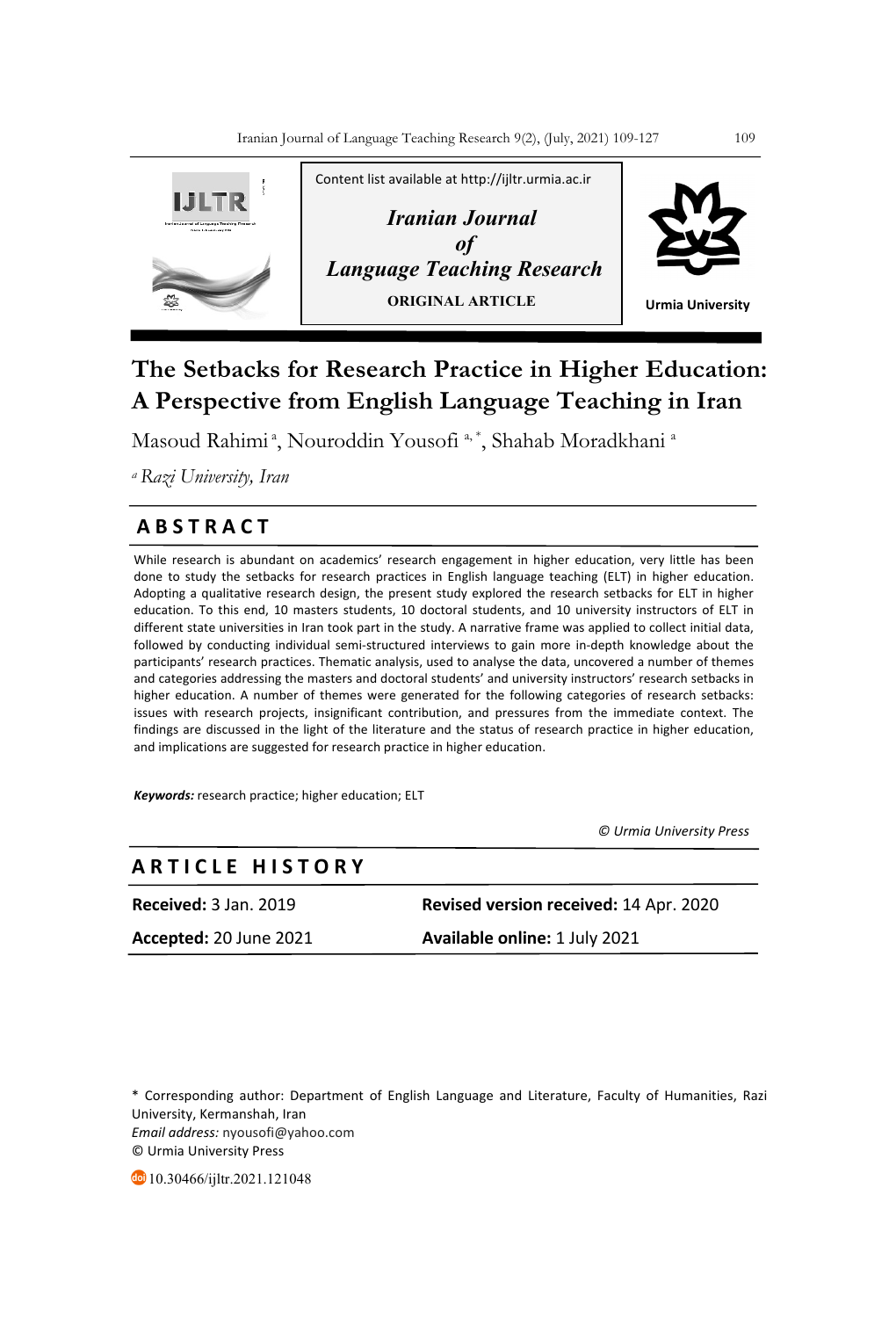## **Introduction**

In many universities around the world, masters students, doctoral students, and university instructors (i.e. academics) in higher education are required to engage both with (through reading) and in (through doing) research (Borg & Liu, 2013) in order to contribute to the growth of knowledge and skills in their field of study in general, and their own research skills and professional development in particular (Hajdarpasic et al., 2014). Academics' engagement with and in research is thought to improve the educational system (Hajdarpasic et al., 2014; Mägi & Beerkens, 2016), contribute to the academics' professional development (Brew, 2010; Neumann, 1993) and teaching effectiveness (Hattie & Marsh, 1996; Robertson & Bond, 2001), and enhance students' learning (Lindsay et al., 2002) in higher education. However, there are both internal and external setbacks for the academics' research activities in higher education, such as research manipulation (Hasrati, 2013) and publish-or-perish culture (Harland & Staniforth, 2000; Yuan & Lee, 2014), which have unfavourable influence on their professional development. In the present study, research setbacks refer to some issues, such as not being involved in research activities, competitions among the researchers for issues like promotion, problems of the published research, and the deterrent effect of the immediate context, which can hamper the researchers' professional development.

There have been a number of studies in English language teaching (ELT) in higher education addressing the impact of research on professional development and the related contextual factors (Borg & Liu, 2013; Rahimi et al., 2018; Xu, 2013). However, there is a lack of research in ELT in higher education deeply exploring research setbacks of the three groups of masters and doctoral students (i.e. postgraduates), and university instructors. Exploring and comparing the research practices (interchangeably referred to as research engagement throughout the current study) of masters and doctoral students and university instructors, as the ELT researchers in higher education, might generate insights into how setbacks for research practice impede professional development and how research is discouraged in the immediate context. Inspired by this existing lacuna, the current study explored masters and doctoral students' and university instructors' attitudes and perceptions towards the academic-based contextual factors that were perceived to be the setbacks for research engagement in higher education. Based on the findings, practical implications are proposed for ELT research in higher education.

## **Literature Review**

Drawing on Wenger's (1998) communities of practice theory, the present study explores the setbacks for research engagement by exploring the attitudes and perceptions of masters and doctoral students and university instructors in ELT in state universities who mutually participate in and negotiate meanings around a shared academic research practice using a shared repertoire in pursuit of a joint enterprise. Some of these participants, especially masters and doctoral students, might be regarded as the peripheral and some, especially university instructors, might be regarded as the core members of the given academic community of practice. Wenger (1998) argues that peripheral members of the community of practice do not have as much access to the repertoire of resources of the community as core members. Hence, enhanced participation in communities of practice (in this study, research engagement) leads to better learning outcomes (in this study, professional development) (Lave & Wenger, 1991).

In this study, research engagement refers to researchers' engagement both with and in research in the community of practice, and is thought to contribute to researchers' professional development and improvement of educational system (Borg, 2010). Researchers engaging with research might read books, published research, such as research published in academic and professional journals, professional magazines, newsletters, and web-based sources of research. Researchers engaging in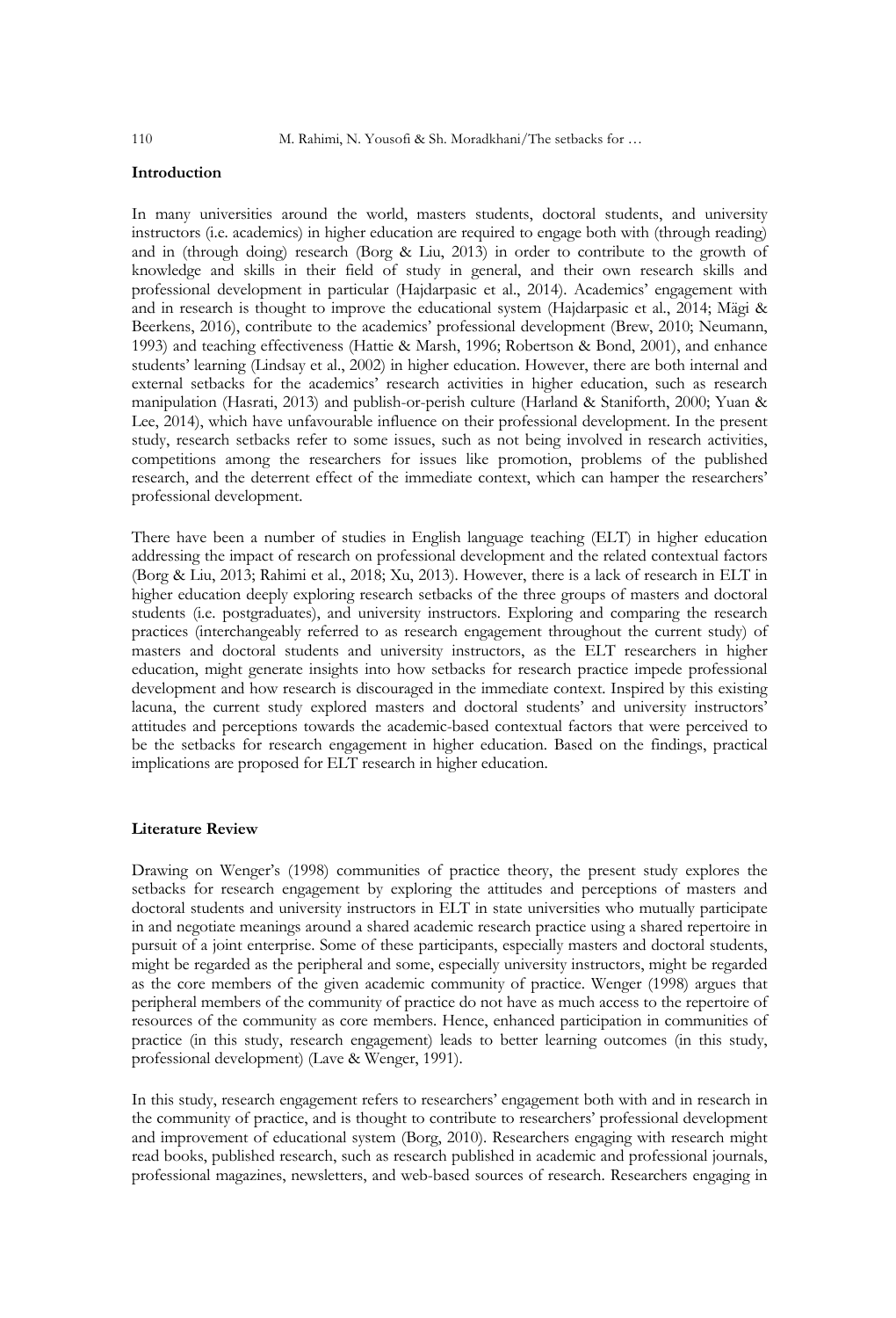research might conduct qualitative and/or quantitative research individually or collaboratively with other researchers and/or colleagues (Borg, 2010). On the other hand, professional development, which is thought to be enhanced through research engagement in communities of practice, is a comprehensive, sustained, and intensive approach to improve academics' knowledge base and effectiveness in teaching and research practices (van den Bergh et al., 2014). It is argued that professional development encompasses the academics' daily practices in higher education and it is not restricted to just one particular context and/or time. Considering the purposes followed in higher education, academics might be engaged in professional development activities, such as attending workshops, writing descriptions of the effective teaching/research practice, following experts' opinions or peer consultation, and being involved in course development processes. In the present study, the researchers' direct involvement with research activities and their collaboration with other researchers in the community can contribute to their professional development. However, research setbacks can impede their professional development.

In the field of ELT in some academic settings, engagement both with and in research has remained a minority activity (Borg, 2010). Xu (2013), for instance, exploring ELT university instructors' research practices, found that the university instructors' research practice was limited by teaching, lack of resources and support, and shortage of self-efficacy beliefs. Moreover, the university instructors were more engaged with research than in research and they were extrinsically (that is, for promotion) rather than intrinsically (that is, for professional development) engaged with and in research. The lack of engagement and lack of contribution of research practice in some higher education settings might be related to low academic legitimacy, adverse impact of the immediate context on academics' research performance (Johnes & Li, 2008), individual/non-psychological and/or intrinsic/psychological factors, such as lack of motivation to read and do research (Lindsay, 2015), and conformity to Western-oriented studies (Lillis & Curry, 2010) rather than locally appropriate research (Hwang, 2005; Kumaravadivelu, 2012). As Johnes and Li (2008) argue, the research performance of higher education institutions in developing countries is not as effective as those in the developed regions. The universities in the developing countries require the masters and doctoral students and university instructors in higher education to conduct and publish research in order to contribute to the institution in general and to the university instructors' promotion in particular (Hasrati, 2013; Johnes & Li, 2008; Tavakoli & Hasrati, 2018).

The aforementioned research setbacks could be related to Bourdieu and Passeron's (1990) concept of symbolic violence which Bourdieu (2001) conceptualises as "a gentle violence, imperceptible and invisible even to its victims, exerted for the most part through the purely symbolic channels of communication and cognition" (p. 1-2). Bourdieu (1991) considers misrecognition or the recognition of domination as legitimate and key feature of such violence. Misrecognition is a form of forgetting that dominated groups deem the domination as natural and legitimate and willingly accept the violence to be exercised on them (Webb et al., 2002). The dominated groups sense that there is something wrong but they are not able to recognise it. The joint publication by the university instructors and their manpower (i.e. masters and doctoral students), for example, is affected by symbolic violence exercised through doing and publishing research in higher education, which subsequently subordinates the masters and doctoral students to the university instructors (Hasrati, 2013). Through such joint-research practice, the university instructors can obtain the necessary credentials for promotion in their career, and the masters and doctoral students improve their curriculum vitae (CV) to continue their studies in a higher academic level and/or find a job (Hasrati, 2013; Tavakoli & Hasrati, 2018).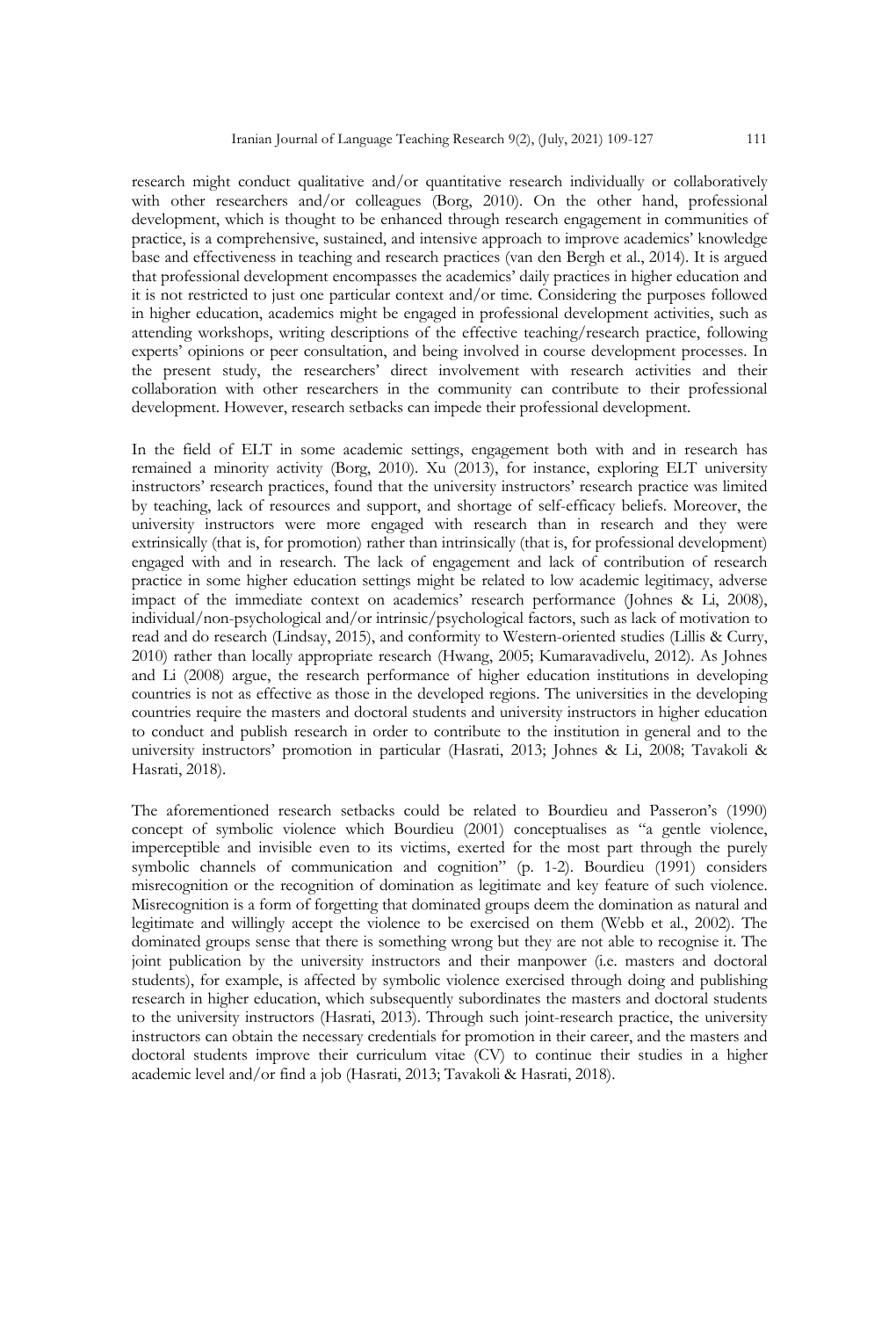#### 112 M. Rahimi, N. Yousofi & Sh. Moradkhani/The setbacks for ...

## *Purpose of the Study*

The review of the literature indicates that there are no studies exploring the setbacks for research practices of university instructors as well as masters and doctoral students in ELT in higher education. To deal with this gap and to address the purpose of the study, we explored the masters and doctoral students' and university instructors' attitudes and perceptions towards the setbacks for ELT research practice in higher education. Therefore, the following research question was addressed:

> What are the setbacks for research practice in ELT in higher education according to masters and doctoral students and university instructors?

## **Method**

## *Design and Context of the Study*

The study adopted a qualitative orientation and proceeded as narrative frame (Barkhuizen & Wette, 2008) and one-on-one interview (Kvale, 1996) "to obtain descriptions of the life world of the interviewees with respect to interpreting the meaning of the described phenomena" (p. 6).

Higher education in Iran consists of Master of Arts (MA) (2-3 years) and Doctor of Philosophy (PhD) (4-5 years) programmes. To accomplish MA and PhD degrees, masters and doctoral students in ELT are required to take a number of ELT courses, carry out and write research for each course, and, if possible, publish the research. Finally, the masters and doctoral students in ELT need to carry out their dissertation/thesis and publish one or more research, accordingly. The masters and doctoral students, considered as the university instructors' manpower and ghost writers, are not allowed to defend their dissertation/thesis unless they publish one or more studies, extracted from their dissertation/thesis, in high-ranking peer-reviewed journals.

On the other hand, the university instructors, after getting their PhD qualification, start their career in universities as assistant professors. Having taught BA courses for a few years, the university instructors get MA and then PhD courses in which they are supposed to do and publish research with their masters and doctoral students. For promotion purposes, the university instructors are annually evaluated against the research they have published with their masters and doctoral students and the dissertation/thesis they have supervised. Depending on the credibility of the journal in which the university instructors publish their research, they receive high or low marks from the university. For example, by publishing in JCR (Journal Citation Reports) indexed journals, the university instructors receive high points from the university and get their promotion to an associate and then to a full professor.

#### *Participants*

Thirty masters and doctoral students and university instructors (10 in each group) in ELT in several high-ranking state universities in Iran, a country outside the Anglophone centre, participated in the study. Purposive sampling (Ary et al., 2018).) was used to select the participating masters and doctoral students and university instructors based on some pre-defined characteristics of the target population. The masters students had an age range of 25-33 years, comprised both male and female, and were in the second year of their academic studies. The doctoral students were in the first, second, or third year of their academic studies and included both genders with an age range of 29 to 35 years. The university instructors comprising assistant, associate, and full professors, were all male, in the 4th to 15th year of their professional teaching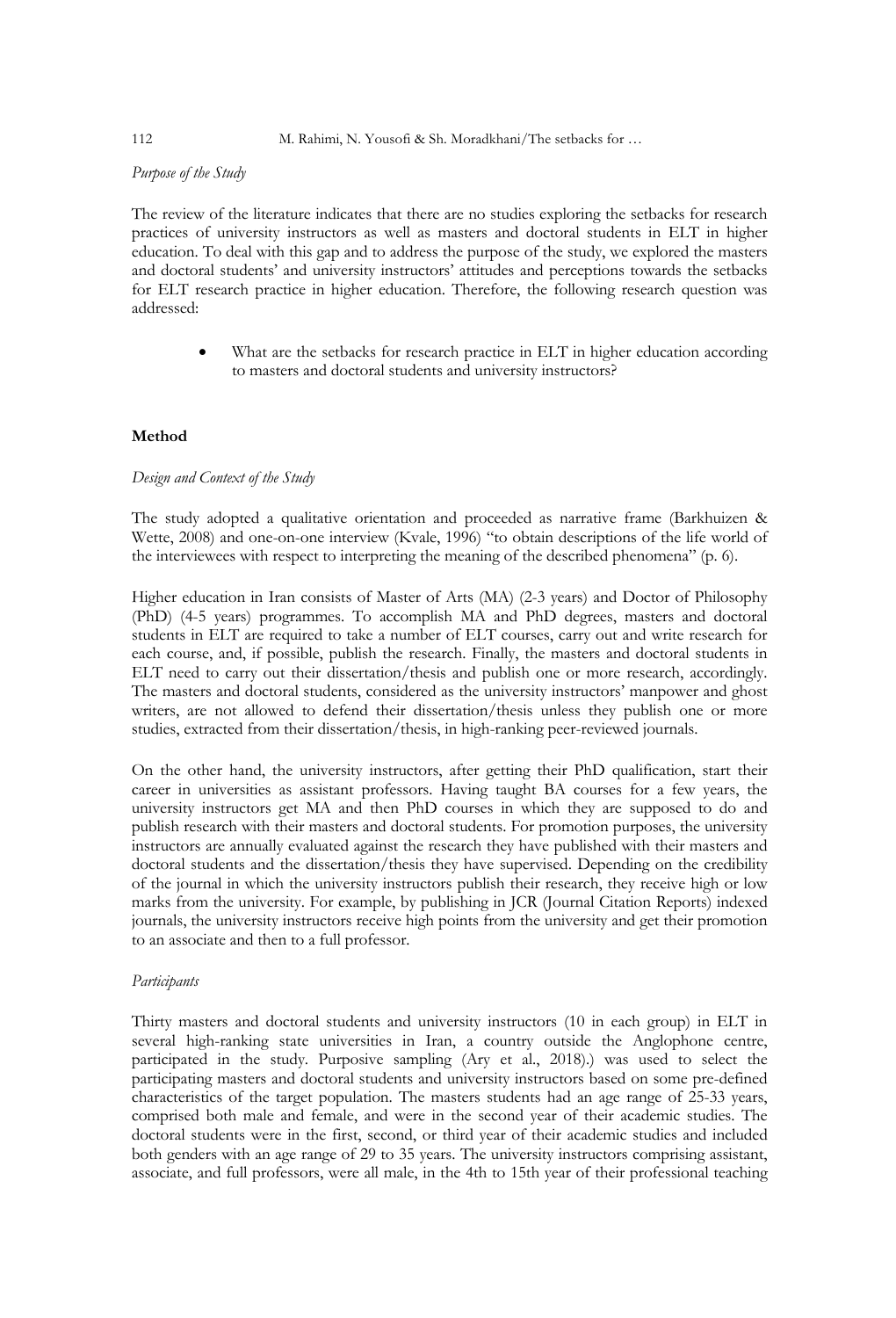experience in higher education, and in the 34-45 years of age. Due to unavailability of female university instructors, we failed to collect data from female university instructors, which is admittedly a limitation of this study.

All the masters and doctoral students and university instructors formed a community of practice in the higher education context. That is, all the three groups read and did research in higher education settings to contribute to the ELT context. As masters and doctoral students have to be engaged in carrying out their dissertation/thesis project and read, do, and publish research each term, we considered them as ELT researchers in the community of practice. Moreover, as the university instructors are supposed to be engaged with and in research activities, such as reading, doing, and publishing research, so as to get promotion to a higher education rank, we regarded them as ELT researchers in the community of practice.

#### *Instruments*

To develop a narrative frame and some interview questions, first, some tentative ideas about research practice were generated based on a thorough analysis of the existing literature and the present researchers' conceptualisation of research in ELT in higher education. Afterwards, three masters students, three doctoral students, and three university instructors were selected and interviewed to explore their attitudes and perceptions towards ELT research practice in higher education. The purpose of this initial interview was to design a tentative narrative frame and a number of interview questions. The narrative frame and interview questions were piloted with five participants and consulted with some experts in the field of ELT in higher education for any possible modifications.

Narrative method has been addressed in social sciences in general (Riessman, 2008) and in ELT context in particular (Barkhuizen & Wette, 2008; Farrell, 2013). Barkhuizen and Wette (2008) argue that narrative frame provides the participants with guidance and support in the structure and content. To this aim, both hard copy and online (through Google Forms) forms of the developed narrative frame (see Appendix A) were created and used to explore the research practices of masters and doctoral students and university instructors who represented a whole community of practice in ELT in higher education context.

In-depth semi-structured interviews were conducted with the participants individually to further tap into their attitudes and perceptions towards their research practices in higher education. The interview questions (see Appendix B) address the contribution of the research engagement to the participants' professional development, the way they meld research knowledge with their own practical knowledge, and their views on the extent to which their working context supports or impedes their research activities in higher education.

The narrative frame and the interview questions were complementary in collecting the required data. In completing the narrative frame, the participants had enough time to reflect on their own research practice; consequently, they were able to provide extensive explanations before the interview. In contrast, in the interview sessions, the participants had to speak extemporaneously; as a result, there was little time for pondering upon what they stated as the research setbacks. Through collecting data via oral procedures in which the participants elaborated on the interview questions, it was aimed to see if something had been missing from the written data (narrative frame) and could be extracted from the interview. The first author/researcher carefully scrutinised the narrative frames to ask more questions in the interview sessions and enhance the richness and depth of the responses. In most of the studies that have utilised triangulation, written forms of data collection precede oral forms (due to the aforementioned reasons).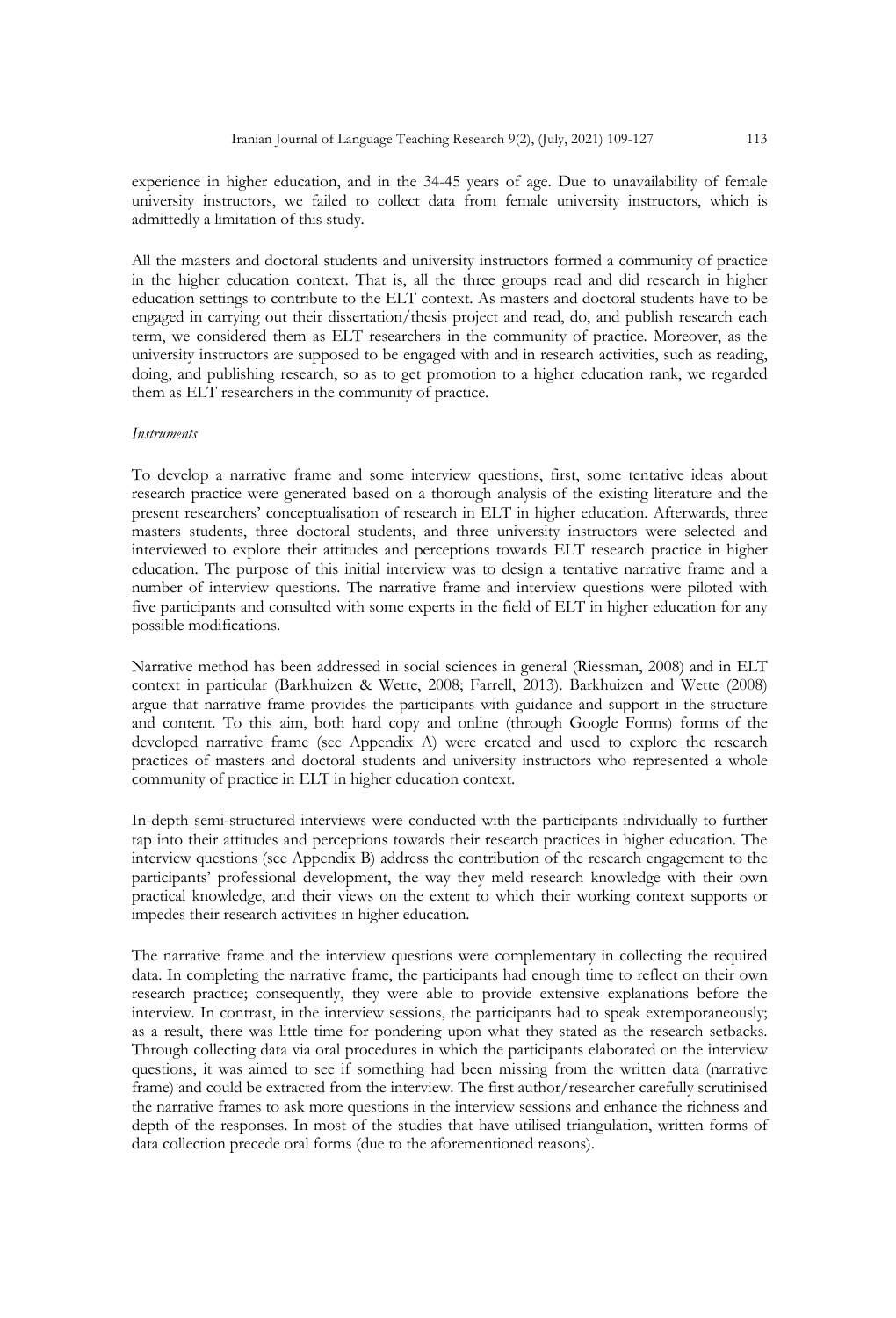#### 114 M. Rahimi, N. Yousofi & Sh. Moradkhani/The setbacks for …

To check the credibility of the narrative frame and the interview data, member checking techniques (Creswell, 2007) were carried out. To this end, the information was clarified in each question during the interview sessions to help enhance the accuracy of the participants' responses. Then, the transcribed narrative and the interview data were returned to the participants to check the accuracy and authenticity of the data and make modifications and alterations, if needed.

## *Data Collection Procedure*

The first author/researcher obtained all the participants' consent before conducting the study. The narrative frame was subsequently sent to the participants either online using Google Forms or in hard copy. The participating masters and doctoral students and university instructors (10 in each group) were requested to respond to the narrative frame items in English or Persian. The narratives were rewritten in English as coherent and condensed stories, and then, they were sent back to the participants to check their accuracy. The participants made alterations to their stories, if needed. Furthermore, the participants were negotiated to generate some themes out of their stories that accurately described their research practice. To this end, the participants were requested to clarify and elaborate on the information they provided in each section of the narrative frame.

Afterwards, the participating masters and doctoral students and university instructors took part in the in-depth individual semi-structured interview. During the interview sessions, the participants elaborated on their written narratives, followed by answering the interview questions. Depending on the participants' first language (i.e. their mother tongue), the interviews were conducted either in Kurdish or Persian. Each interview took approximately 30 to 50 minutes, tape-recorded, and transcribed and translated into English. In both the narrative frame and semi-structured interview, the informed consent of the participants was obtained. That is, the participants were informed that their participation was voluntary and the information they provided would remain strictly confidential.

## *Data Analysis Procedure*

Thematic analysis (Boyatzis, 1998) was adopted to analyse the data of the narrative frame and interview. To this aim, based on open thematic coding, the transcribed narratives and interviews were coded (i.e., open coding) to generate some themes about the impediments that are involved in the masters and doctoral students' and university instructors' research engagement processes. The themes were categorised based on their content (i.e. axial coding) and then a label was assigned to each category to cover the shared themes within that category (i.e. labelling). The segmentation, categorisation, and labelling followed a bottom-up approach.

Inter-rater reliability was carried out to reduce the subjectivity and bias in the segmentation, categorisation, and labelling of the data analysis (Gass & Mackey, 2000). To this end, not only the first author/researcher, but also another expert and experienced ELT researcher checked the processes of segmentation, categorisation, and labelling of the transcribed data. As a result, some modifications were made to the codification, categorisation, and labelling of the uncovered themes and categories. Similar way of analysing the qualitative data and addressing the reliability of data has been carried out in such studies as Gatbonton (2008) and Mullock (2006).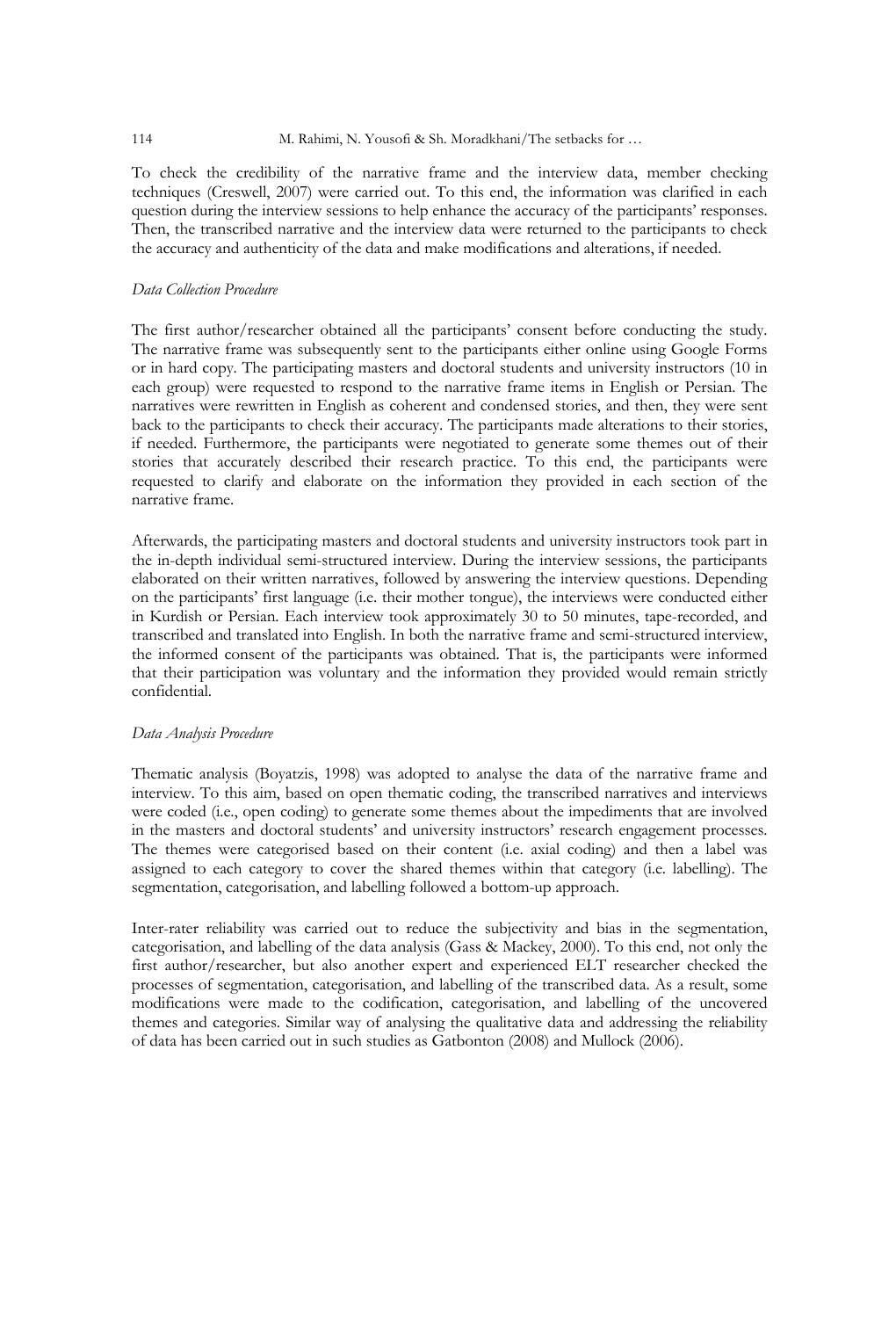## **Results**

By exploring the attitudes and perceptions of masters and doctoral students and university instructors towards the setbacks for research practice in ELT in higher education, several themes and categories emerged (see Table 1).

## **Table 1**

*Uncovered Themes and Categories related to the Setbacks for Research Engagement in ELT in Higher Education.*

| Categories                       | Themes                                                                                                                                            | Masters students | Doctoral<br>students | University<br>instructors |
|----------------------------------|---------------------------------------------------------------------------------------------------------------------------------------------------|------------------|----------------------|---------------------------|
| Issues<br>1.<br>with<br>research | Reading,<br>doing,<br>publishing<br>and<br>1.<br>research for instrumental purposes                                                               | ✓                | ✓                    | ✓                         |
|                                  | 2. Not being practical and/or applicable                                                                                                          | ✓                |                      |                           |
| projects                         | 3.<br>Being<br>the<br>irrelevant<br>to                                                                                                            |                  |                      |                           |
|                                  | teaching/learning context<br>4. Having inaccurate and/or doubtful<br>findings                                                                     | ✓                |                      | ✓                         |
|                                  | 5. Having poor writing                                                                                                                            |                  |                      |                           |
|                                  | 6. Getting the research published in a<br>short time                                                                                              |                  |                      |                           |
|                                  | 7. Not considering the ethics of research                                                                                                         |                  |                      |                           |
|                                  | 8. Researchers not reading the relevant<br>studies adequately                                                                                     |                  |                      |                           |
|                                  | 9. Not having new and creative ideas for<br>research projects                                                                                     |                  |                      |                           |
|                                  | 10. Under-estimating one's research<br>performance                                                                                                |                  |                      |                           |
|                                  | 11. Using some strategies to get the<br>research published                                                                                        |                  |                      |                           |
|                                  | 12. Consuming the foreign researchers'<br>research findings                                                                                       |                  |                      |                           |
|                                  | 13. Having the studies reviewed by                                                                                                                |                  |                      |                           |
| 2.                               | biased reviewers<br>1. Research serving as a tool to only                                                                                         |                  |                      |                           |
| Insignificant<br>contribution    | promote the university instructors' rank<br>to associate or full professors                                                                       |                  |                      |                           |
|                                  | 2. The university instructors (i.e. the first<br>and/or corresponding authors) being the<br>non-contributors<br>of<br>the<br>published<br>studies | ✓                |                      |                           |
|                                  | 3. Having incapable or incompetent<br>university instructors with no expertise<br>help<br>the<br>projects<br>research<br>to<br>appropriately      | ✓                |                      |                           |
|                                  | 4. Not supporting the researchers                                                                                                                 |                  |                      |                           |
|                                  | 5. Not having cooperation with other<br>researchers                                                                                               |                  |                      |                           |
|                                  | 6. Having instrumental (rather than<br>genuine) purposes                                                                                          |                  |                      |                           |
|                                  | Publishing research<br>through<br>7.<br>$\mathbf{a}$<br>hierarchical system of authority                                                          |                  |                      |                           |
|                                  | 8. Demotivating the real researchers                                                                                                              |                  |                      |                           |
|                                  | 9. Determining the researchers' academic<br>success through the number of the<br>published studies, not the quality of the<br>studies             |                  |                      | ✓                         |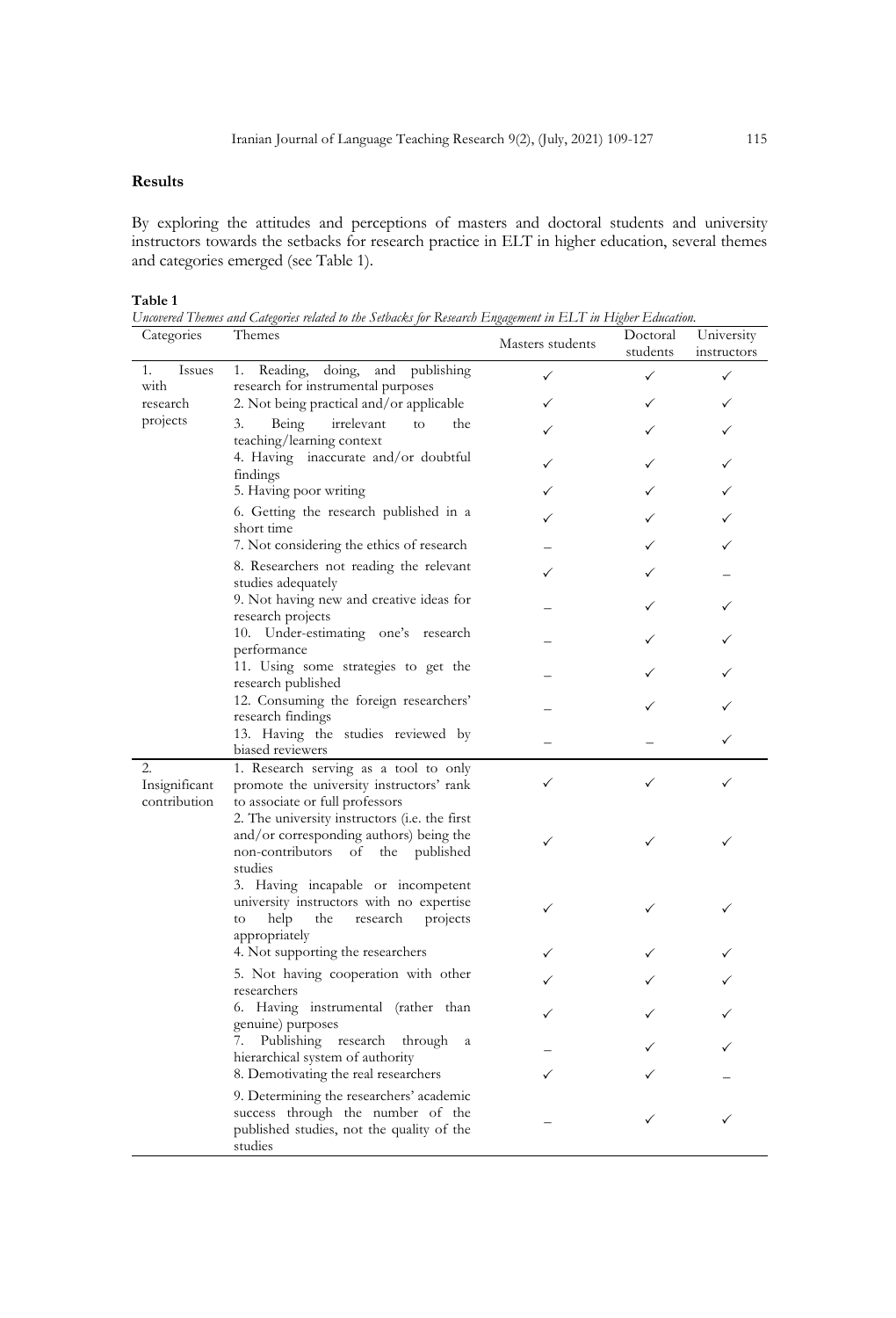|                                                     | 10. Facing financial hardship                                            |  |  |
|-----------------------------------------------------|--------------------------------------------------------------------------|--|--|
|                                                     | 11. Not recruiting the competent<br>researchers in higher education      |  |  |
| 3. Pressures<br>the<br>from<br>immediate<br>context | 1. Being under the pressure of time and<br>stress                        |  |  |
|                                                     | 2. Having difficulty in collecting the<br>required data                  |  |  |
|                                                     | 3. Suiting the university instructors'<br>preferences                    |  |  |
|                                                     | 4. Being involved in a competitive<br>process                            |  |  |
|                                                     | 5. Not receiving financial support                                       |  |  |
|                                                     | 6. Receiving less or no contributions<br>from the university instructors |  |  |
|                                                     | 7. Spending most of the time on<br>teaching, not research                |  |  |

*Note: Ticks (*P*) indicate that the corresponding theme was extracted from the group's collected data, while dashes (–) show the lack of the theme in participants' data.*

#### *Issues with Research Projects*

Several issues with research conducted in higher education were highlighted. For instance, all the participants agreed that research was done and published primarily for instrumental purposes. They claimed that research was carried out mainly for the sake of publication and getting promotion to a higher education rank, not for the sake of research, and developing the research skills and disciplinary knowledge. They all contended that research findings had no practical implications for and were irrelevant to the education in general and teaching/learning in particular, and that research was done for instrumental purposes.

> *Although there are many teaching and learning issues in this educational setting, research is not carried out in line with these issues. Research is done in order to be published and serve instrumental purposes. (Doctoral student 8, interview)*

All the participants claimed that they were not sure about the accuracy of the research findings, since in the current context, research was done under the pressure and stress of time, and that the researchers did not find adequate time and support to address their research well, thus, they accomplished their research projects one way or another and got it published in a short time. Due to the time constraint, the participants argued that the academic writing was not dealt with appropriately in the published studies. The doctoral students and university instructors stated that ethics of research, such as collecting valid data, were not considered properly in the studies, while the masters students took no notice of this research issue. The masters and doctoral students believed that masters and doctoral students did not read the related studies for their own research adequately, and they only paraphrased the previous studies. This could be due to the time limit they faced in their research and lack of knowledge, which did not allow the researchers to generate creative ideas and produce useful research findings with which the doctoral students and university instructors agreed.

> *We do not know whether the researcher himself/herself has done the research, or whether the findings are accurate or not. Thus, it is not logical to judge somebody's knowledge based on their published studies. In this context, the researchers do not spend one or two years working on a study and publish it in a high-ranking journal, but try to publish many studies, especially in low-quality journals, in that*  time span and receive the requirements, as determined by the university. Most of the time, the *researcher who receives the reward is not the competent one, but one who knows about the strategy of publishing research. (University instructor 2, narrative frame & interview)*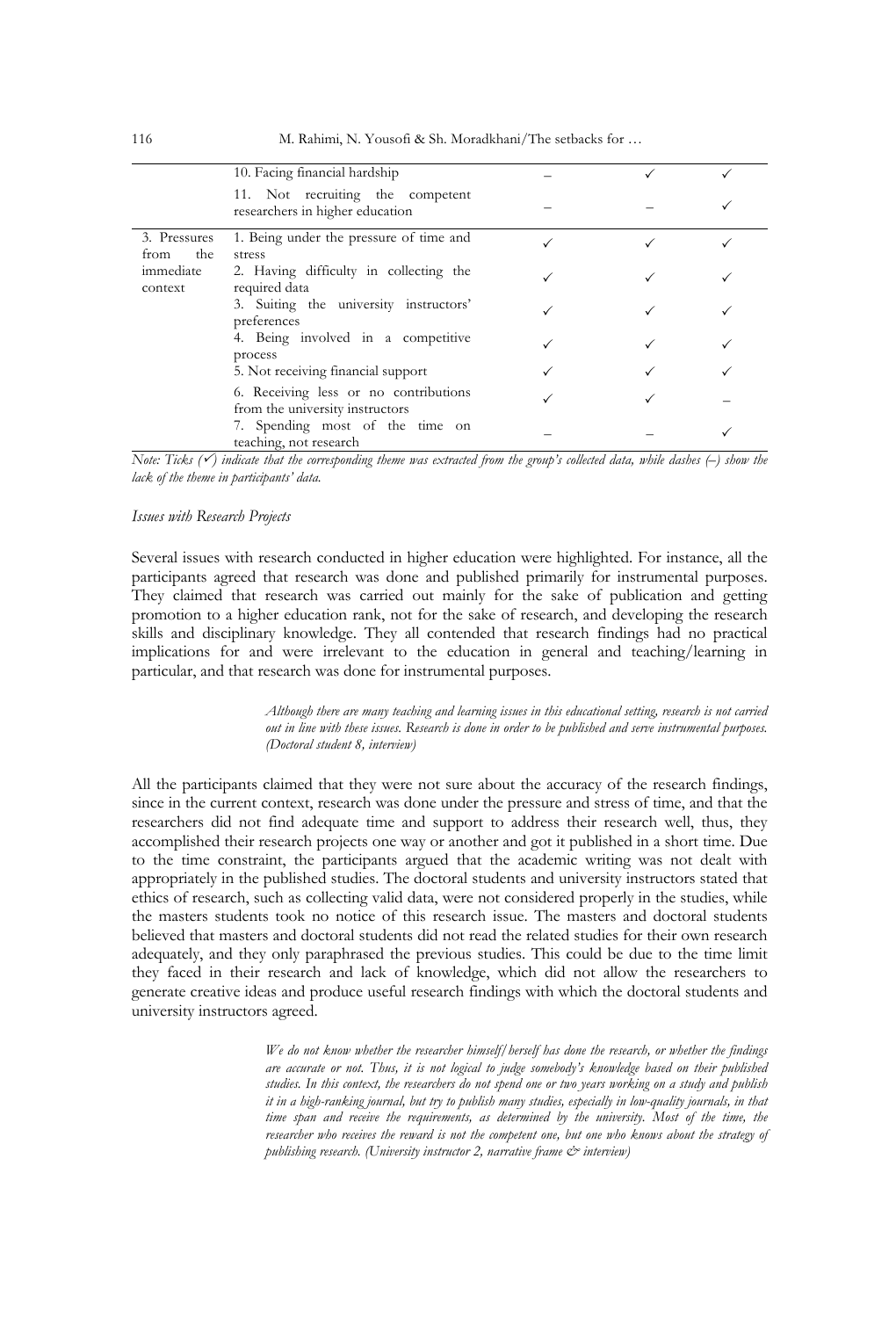The doctoral students and university instructors argued that underestimating one's research abilities and not having new and creative ideas for research were the reasons that they could not accomplish useful research. Additionally, the doctoral students and university instructors ironically claimed that the best researchers in this context were those who apply some strategies to get their research published. These researchers were claimed to increase the number of their published studies in a short time, receive a reward from the university and/or educational system, and get their promotion (that is, they became associate or full professors).

> *Most of the points required to become an associate professor is related to our research publication, MA dissertation/PhD thesis supervision, translation, etc. Even being the first or second author and the corresponding author in published studies influence our promotion. After getting promoted to a higher education rank, the university instructors gradually lose their enthusiasm for publishing joint research with their students. (University instructor 4, interview)*

Additionally, the participants in the present study thought that researchers who were extrinsically engaged in research practice did not apply their own research findings to the education, teaching, and learning contexts, since they knew that they were neither applicable nor useful, and that they would try to consume and adapt foreign researchers' research findings in such contexts. Finally, the university instructors claimed that the journals in which Iranians were the editors or reviewers tried not to accept Iranian researchers' research, which might be due to the competition in which the researchers in this context were involved.

> *The researchers in higher education do not produce new findings, they consume the other researchers' findings. (Doctoral students 7, Interview)*

> *In the present context, we are not sure whether the research findings of our studies are addressed practically. Therefore, sometimes it is irrational to consider local educational issues and carry out research accordingly. (Masters student 3, narrative frame*  $\mathcal{C}^*$  *interview)*

#### *Insignificant Contribution*

The findings also highlighted the lack of contribution received, especially from the university instructors, for doing the research projects. They all stated that research was done and published mainly to promote the university instructors' rank to associate or full professors. They all claimed that the university instructors either did not contribute to the research projects or contributed insignificantly; nevertheless, they mostly became the first and the corresponding author in the published studies. They all contended that the university instructors did not always have sufficient skill and knowledge to help the masters and doctoral students, which might be due to the university instructors' indirect and inactive participation in research.

Furthermore, the university instructors' research performance was not monitored and/or evaluated by any organisation, while the masters and doctoral students' research performance was monitored and evaluated by the university instructors. They all argued that there was a great deal of competition among the researchers to publish more research, a complication minimising the chances for cooperation among the researchers. In addition, they all agreed that the masters and doctoral students would do and publish research to do the course requirements and get their academic degree. The doctoral students and university instructors stated that research was done through a hierarchical system in which the university instructors published research, because the university wanted them to do so and the masters and doctoral students did and published research, because the university instructors wanted them to do and publish research. These findings highlighted that research was done mainly for the sake of publication not for the sake of research.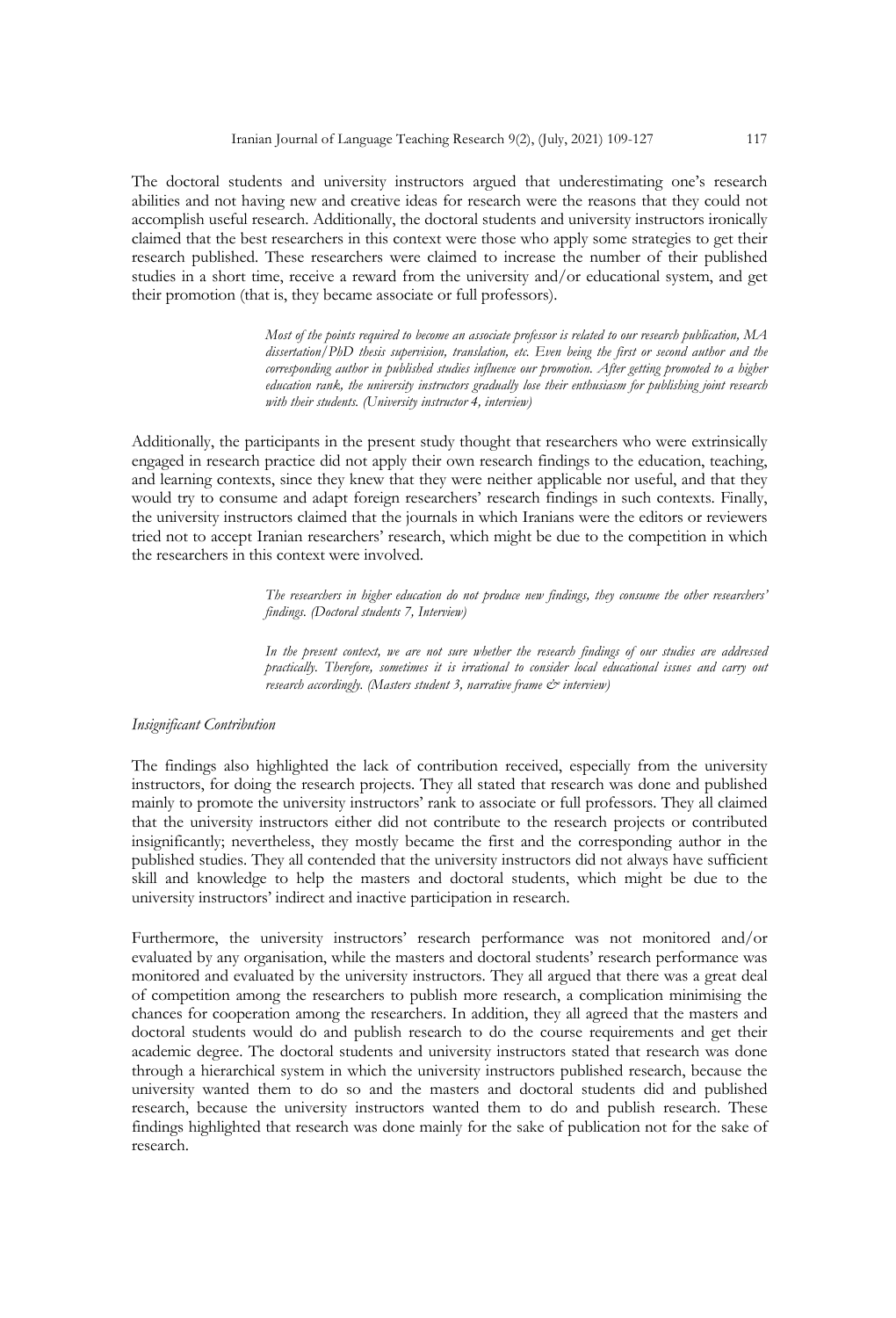*Some university instructors do not even know about the content of the published studies in which they are the corresponding and/or the first author, since it has been only the students who have carried out and written the research. Maybe the university instructors do not have enough time, since they are involved in other part time jobs. (University instructor 10, narrative frame & interview)*

Some masters and doctoral students, who considered themselves as competent researchers, claimed that they were not supported enough by the university instructors for their research projects, and they did the research projects alone. The doctoral students and university instructors claimed that researchers' academic success was decided based on the number of their published studies, not their quality and applicability. They further contended that they were not in a convenient economic condition, thus, they were not to spend long time on doing research. Finally, the university instructors claimed that the real and competent researchers had difficulty finding their way to higher education, since the other university instructors did not accept them as new university instructors. The already recruited university instructors considered the competent researchers, who were candidates for recruitment, as strong opponents in the research publication processes.

> *Even if you are a competent and great researcher, you might not be accepted and recruited as a university instructor, because other university instructors want to have a colleague like themselves, and they are afraid of your knowledge as a competent researcher. (University instructor 6, interview)*

## *Pressures from the Immediate Context*

The last category of research setbacks was the pressure of the higher education claimed by masters and doctoral students and university instructors in reading, doing, and publishing research. All groups complained about the time limit in which they must accomplish research. The masters and doctoral students stated that they had to deliver their completed research for each course in a term in order to accomplish the course requirements, and the university instructors stated that they had to deliver a number of published studies to the university each academic year in order to stay in their career. They claimed that the aforementioned research accomplishment and publication were supposed to be done in a short and limited time.

> *The university instructors determine the time limit for the research projects, and they want us to deliver them in the due time. In that time limit, you might not be able to do anything. (Masters student 7, interview)*

The participants all thought that they encountered many difficulties in collecting the required data from unwilling participants, and this made their findings unreliable and invalid. In addition, they claimed that the university instructors' research preferences must be met first. For instance, the masters and doctoral students were encouraged to work on the areas in line with the university instructors' research interests.

Furthermore, they all had a complaint about the competitive research processes in which they were involved and the lack of financial support, which they thought greatly influenced academics' publication patterns. Finally, the masters and doctoral students stated that they received no contribution from the university instructors, and the university instructors reported that they spent most of their time on teaching and had no time to do and/or significantly contribute to the research projects.

> *There is an inverse relation between our research and teaching. If I spend most of my time on reading and doing research, I cannot teach well. And if I spend most of my time on teaching, I cannot read and do research well. (University instructor 1, interview)*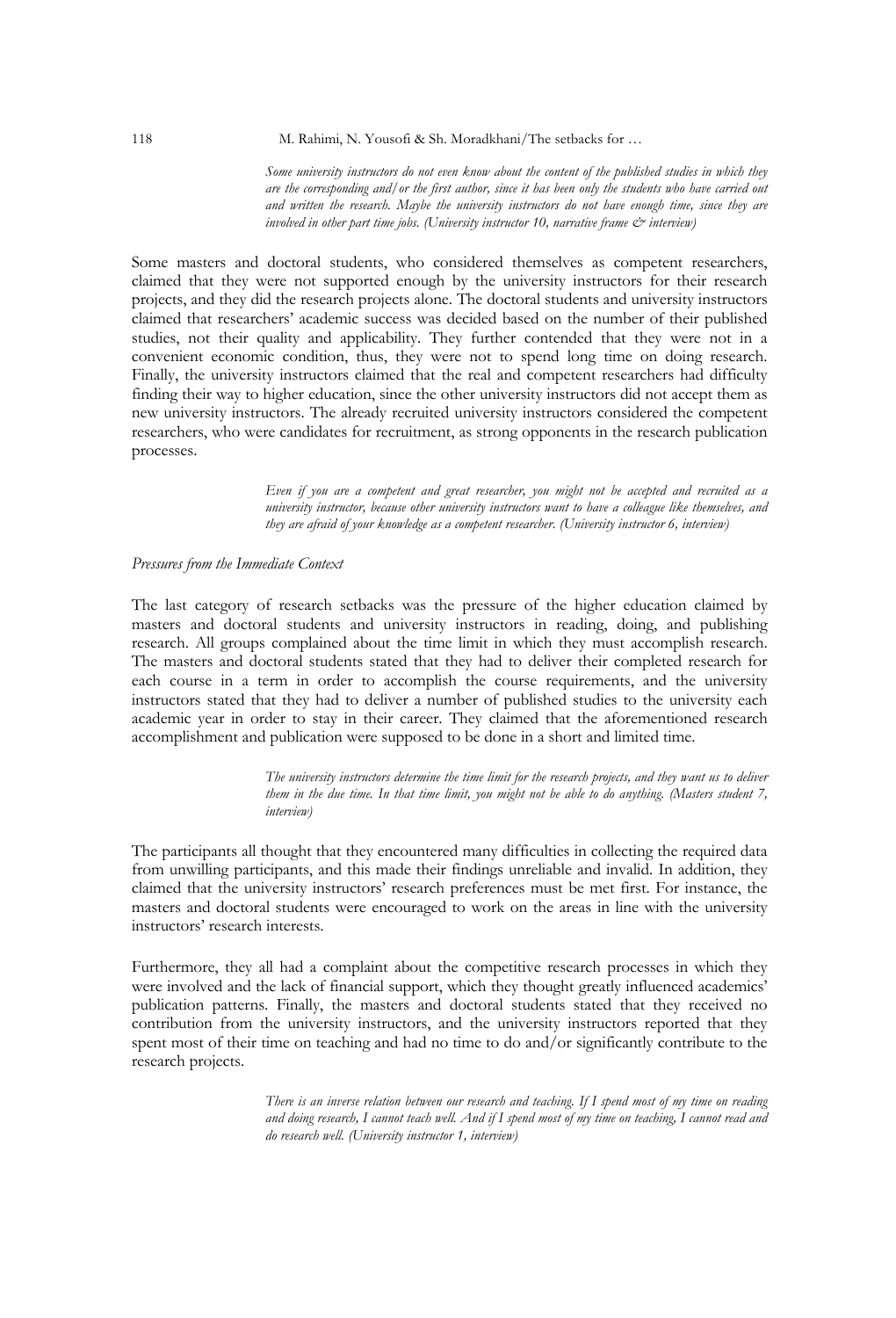## **Discussion**

Drawing on Wenger's (1998) communities of practice, this study explored ELT researchers' research setbacks in higher education setting. The research setbacks of masters and doctoral students and university instructors were explored qualitatively and a number of themes and categories were uncovered. The emerged categories along with the related themes are discussed in the following sections.

## *Issues with Research Projects*

The first set of themes highlighted the research issues in ELT in higher education, such as doing and publishing research for promotion rather than professional development. Borg and Liu (2013) and Xu (2013), in a similar line, argue that university instructors are extrinsically engaged with and in research in academic communities of practice to get their promotion to a higher education rank. In stark contrast to this finding, Borg (2010) argued that engaging with and in research should help develop professional language teaching practice. Similarly, Lindsay et al. (2002) indicated positive impact of lecturer research practice on student learning. The findings in this regard might make masters and doctoral students and university instructors become both teachers and researchers within university departments, as this might contribute to the university education system in general and the academics' professional development in particular (Mägi & Beerkens, 2016). Hence, following Hattie and Marsh (1996), universities need to encourage the integration of teaching and research in higher education.

The first set of themes in this study also highlighted that the researchers who are extrinsically engaged with and in research (e.g. they publish research to get promotion) do not apply their own research findings to the educational settings, as they doubt about the accuracy of the findings. To deal with such an unprecedented policy on research publication in the present context, the ELT researchers are obliged to conform to the definition and prescription of research and scholarship by the broader global academic communities of practice, such as Western universities and research institutions in the inner circle Anglophone contexts like Britain, the United States, Australia, and Canada, which can subsequently influence the ELT researchers' decisions on research productivity in their local higher education context. Lillis and Curry (2010), in this line, claim that researchers who are interested in only getting their research published, write on issues that are more pertinent to the developed countries and disregard their local educational issues. For instance, Hasrati (2013) argues that chemistry researchers in higher education context are engaged in studies that are absolutely Western-based and chiefly target towards being published in journals indexed in JCR rather than research that is contextually appropriate.

In marked contrast to the findings of the present study and those of Lillis and Curry (2010), Hwang (2005) argues that Korean experts use and adapt research findings produced in Western countries for their local practices. Similarly, Kumaravadivelu (2012) criticises the non-Anglophone ELT researchers who do research in conformity with Western researchers' research frameworks and deliberately ignore the usefulness of their research to the local context. As such research practices are retroactive, Kumaravadivelu calls for an epistemic break from the Western-oriented conceptions of research, so as to invoke and develop proactive and locally appropriate research. The participants' ample justification for doing retroactive research in the present study was that locally appropriate research does not have a good chance to be published in accredited peerreviewed international journals and the research findings of such research are not addressed and implemented by policymakers, administrators, and officers in the present educational systems in order to improve the different factors involved in the ELT contexts of higher education and English language teaching and learning.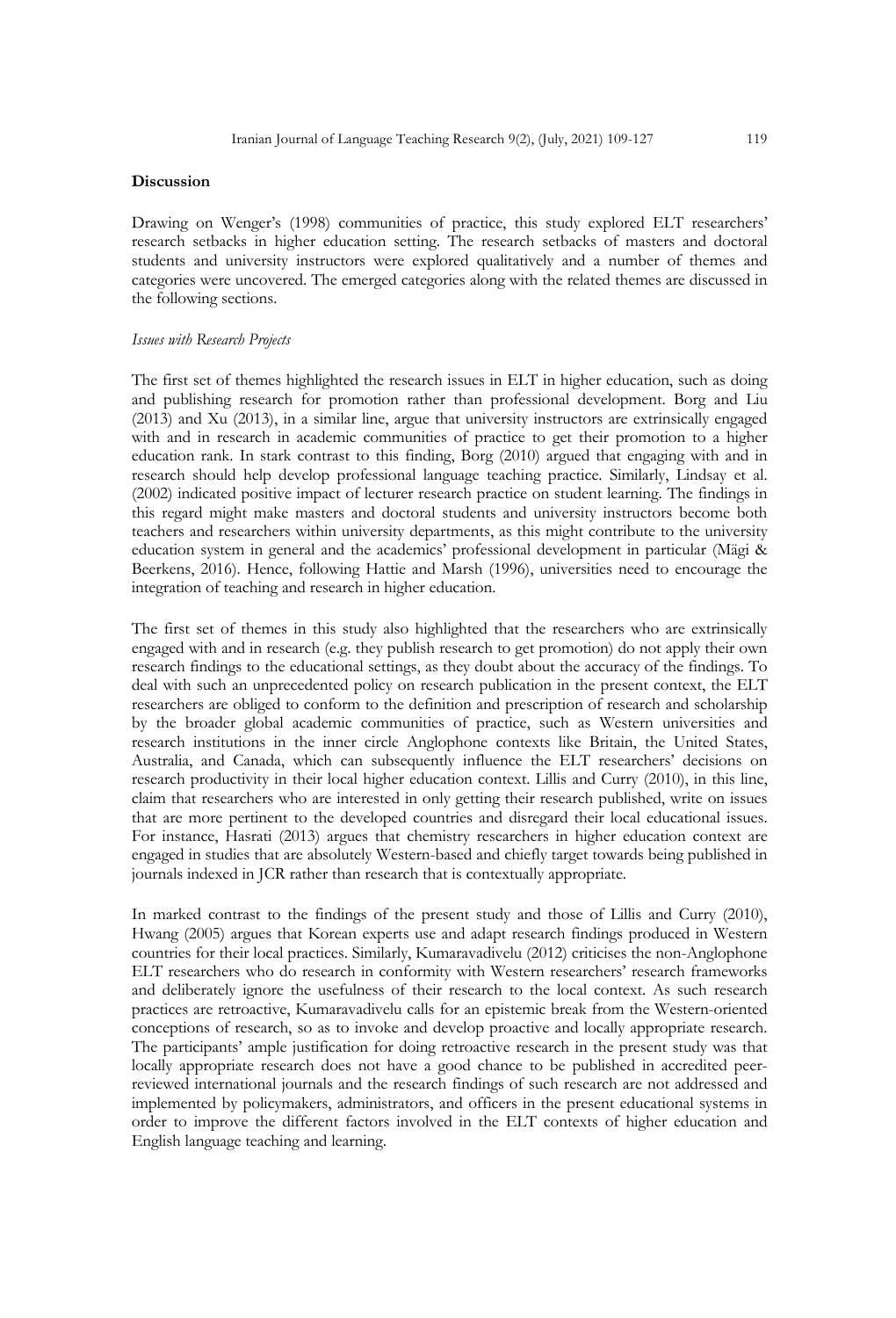#### 120 M. Rahimi, N. Yousofi & Sh. Moradkhani/The setbacks for …

These issues with research might be due to the purposes for which ELT research is done and published in higher education context. As the researchers are compelled to publish a number of studies in a limited time, they have no alternative but to publish research one way or another. Such research engagement processes are in harmony with Bourdieu and Passeron's (1990) concept of power and symbolic violence in which the victims (i.e. academics) cannot recognise the violence exerted on them. Following Yuan and Lee (2014), masters and doctoral students and university instructors in the present context, are involved in a struggling process to do and publish research in order to survive in the academic communities of practice. The university instructors pursue their career and get their promotion through joint-research practice with their students, the students complete their dissertation/thesis and enrich their CV in order to be admitted to a higher education level and/or become university instructors, and the universities continue to keep such research activities as compulsory components on their curricula in order to boost the students and university instructors' research productivity (Hasrati, 2013).

#### *Insignificant Contribution*

The second set of themes in this study addressed the insignificant contributions of the institution and university instructors and their indirect involvement in carrying out research in ELT in higher education. Researchers who are directly involved in reading and doing research in academic communities of practice are supposed to enhance their professional development to a great extent (Neumann, 1993). In this study, the masters and doctoral students were directly involved in reading and doing research in the academic community of practice, while the university instructors were indirectly involved in the joint-research with their masters and doctoral students – they only supervised their students' research projects. The research practice exercised by the university instructors was usually deteriorated by heavy workloads of the university instructors, which impeded them from supervising the students utterly (Rahimi et al., 2018).

The second set of themes also highlighted that research in ELT in higher education is carried out through a hierarchical system in which the university instructors publish research to meet the university requirements and the masters and doctoral students carry out research to meet the course requirements. Johnes and Li (2008) believe that this process of research publication is due to the poor economic condition of the context. They believe that poor economic condition makes the researchers be primarily obsessed by financial issues and not consume much time on their research. In such higher education contexts, the purpose of publishing research is to contribute to the institution and university instructors' promotion.

The participants in the present study claimed that the relationships between students and university instructors would get worse if students did not publish sufficient research with the university instructors or did not select them as their own dissertation/thesis supervisor (most of the time students have the right to choose a university instructor as the supervisor of their dissertation/thesis and this can subsequently contribute to that university instructor's promotion), which may influence the university instructors' behaviour and reaction during the courses, their attitudes and behaviour during the viva, and the mark they give to the student' dissertation/thesis. However, the masters and doctoral students accept such a research process as a means towards an end, that is, in return for their academic degree. Webb et al. (2002), in this regard, argue that the dominated groups (in this study, the masters and doctoral students and university instructors) regard the domination (doing and publishing research for instrumental purposes) as reasonable and accept the violence to be exercised on them.

Echoing Hasrati's (2013) findings, in the current study, the violence is exerted by the university regulations (i.e. the institutional policies) requiring the university instructors to deliver published studies each year, especially in JCR-indexed journals, irrespective of the university instructors' own modes of thinking and believing (i.e. the university instructors thought research should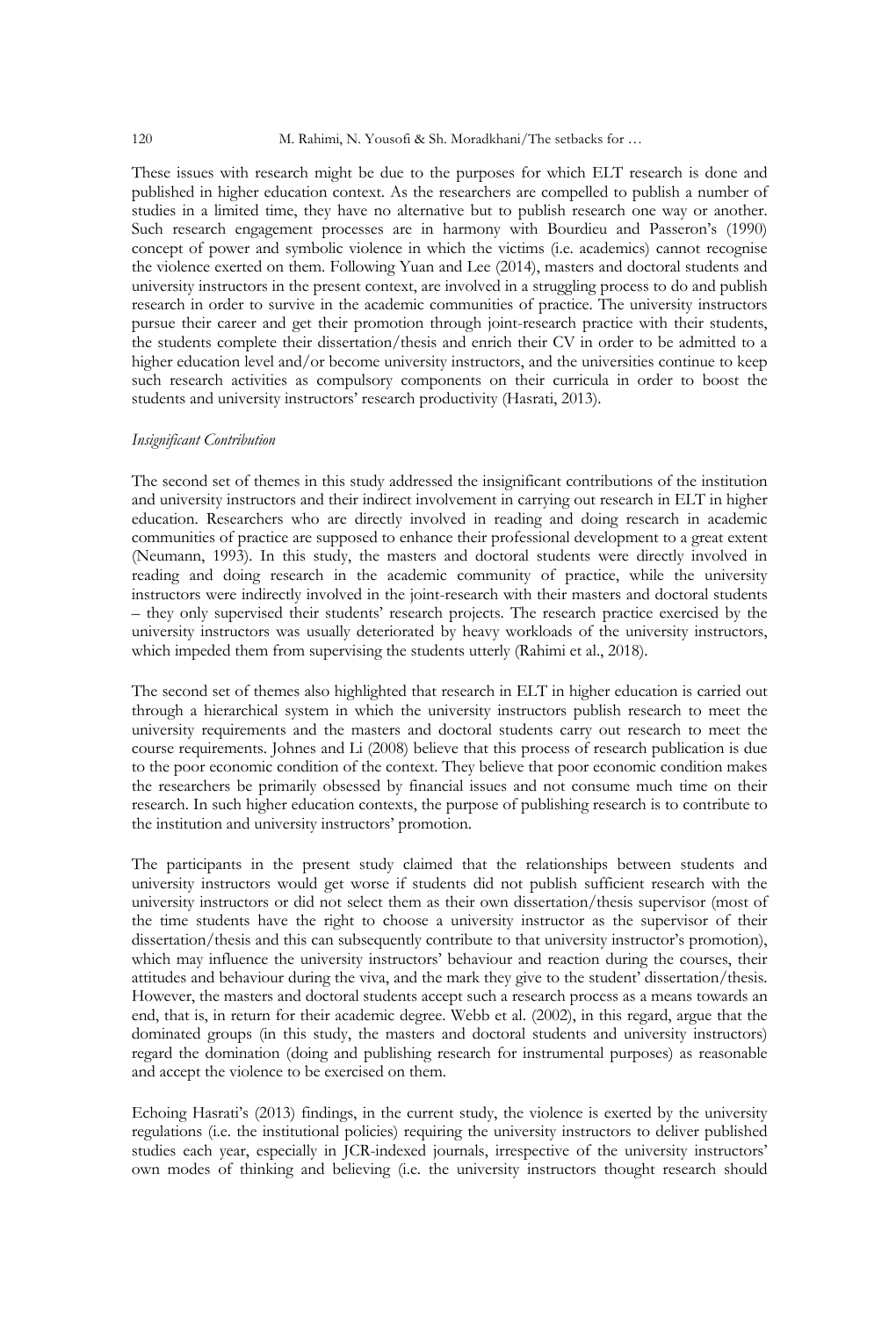address learning, teaching, and/or educational issues). The university instructors exert their own symbolic violence on the masters and doctoral students to do and publish research for them, that is, forcing the students to become the university instructors' ghost-writers. The students, who consider such joint publication of research with the university instructors as the legitimate mode for graduation, might not be able to deal with such research practices; thus, they may not accomplish the research well. For instance, some students may fabricate the research data and publish their research in a pay-to-publish journal, which contradicts the university instructors' expectation.

Moreover, undue emphasis laid on JCR-indexed publications in the present context is in line with Bourdieu's (1991) concept of misrecognition in which, save for JCR-indexed journals which are regarded legitimate, other indexing systems are misrecognised as only having marginal weight. To achieve their desired ends (that is, publishing in JCR-indexed journals), the ELT researchers in the present context not only exercise power hierarchies but implement some strategies, such as acting in conformity with the international regulations for research and scholarship. That is, they reappropriate their local educational research issues based on the international research standards so that their research could be published in an accredited peer-reviewed international journal.

#### *Pressures from the Immediate Context*

The third group of themes highlighted that the academic context exerted pressure on the researchers to carry out and publish research. For instance, the researchers in ELT in higher education were under the pressure of time to accomplish their research. Harland and Staniforth (2000) propose that time-limit is a major setback for academics' research practice in higher education. Although, as found in the present study, the time pressures were due to the external or contextual barriers, time pressure as a barrier to research practice in the academic community of practice, might be due to the internal barriers as well. Harland and Staniforth, in this regard, argue that university instructors perceive research practice as a time-consuming activity, since they have previously experienced such research activities, and this could be regarded as an internal rather than an external barrier to university instructors' research practice. Additionally, the uncovered themes addressed such contextual pressures as the difficulties in collecting the required data and the masters and doctoral students' unwillingness to work in line with the university instructors' areas of interest. Although this might be considered as a positive point, since the research projects which are consistent with university instructors' own research interests can be supervised more effectively, the masters and doctoral students might not be engaged in the research projects whole-heartedly.

The themes in this regard also highlighted that the researchers are involved in joint publications, however, they are not supported to carry out their research in the higher education setting. Although such joint publications could be mutually advantageous for both the students (e.g., supporting the students' apprenticeship and academic appropriation) and the university instructors (e.g. helping the university instructors to get promotion) in the academic community of practice, the publications have been made mandatory for the university instructors for employment and promotion purposes. The masters and doctoral students, on the other hand, as the university instructors' manpower and ghost-writers, are not supported, while they have to do, write, and publish research in high-ranking journals. As some university instructors are in an inconvenient economic condition, they cannot do research themselves but supervise the masters and doctoral students to do and publish research for them; hence, the university instructors might not become competent researchers. Moreover, the university instructors' teaching overload and other administrative and supervisory tasks, and their incapability and lack of expertise in research (due to the lack of participation in doing and writing research) preclude them from doing research. The masters and doctoral students, on the other hand, might not have the required skills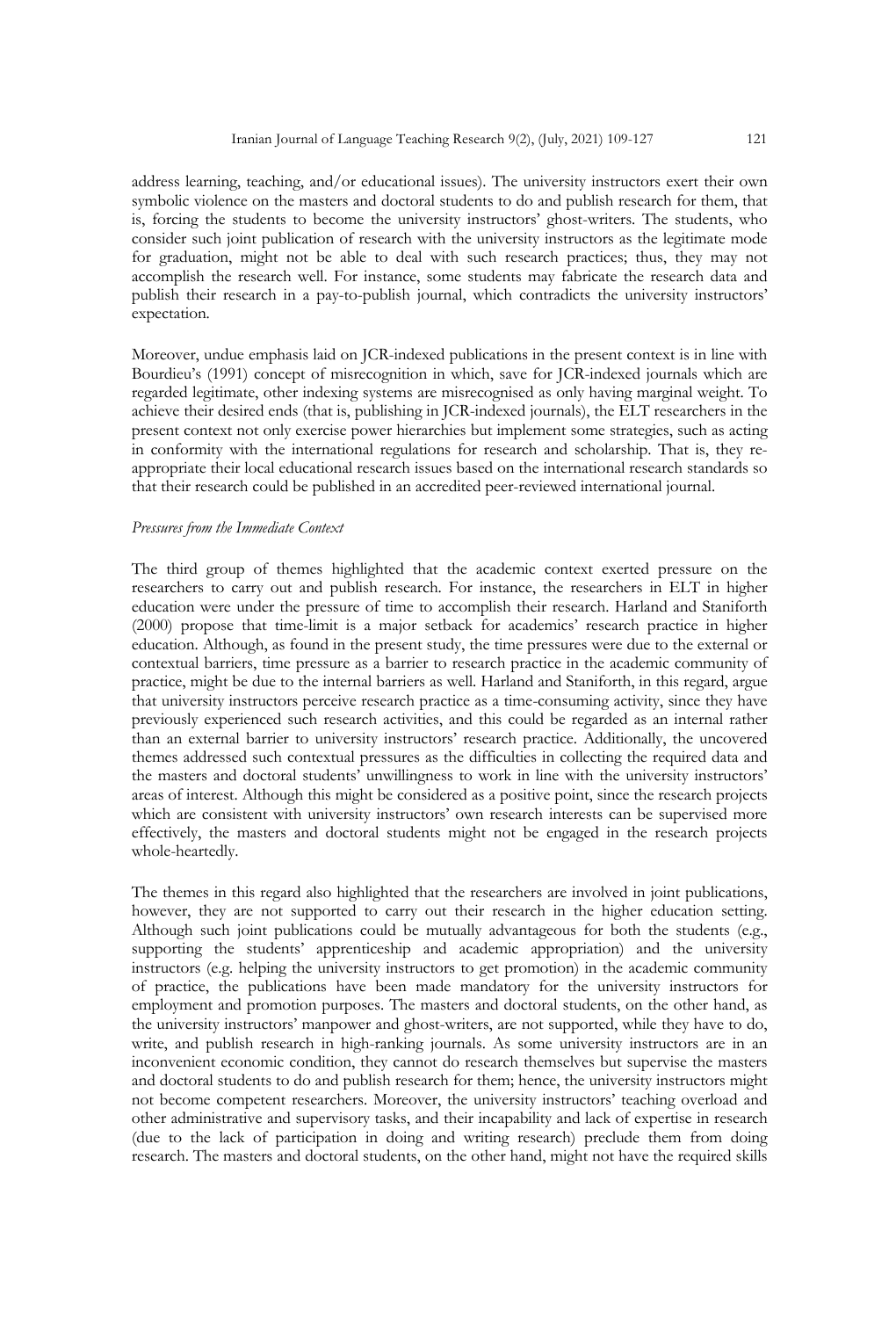and know-how to do and write research so that the research findings might not contribute to ELT contexts.

Following Hasrati (2013), the masters and doctoral students, as the peripheral members of the academic communities of practice, are not regarded as legitimate members, since in comparison with the university instructors, masters and doctoral students are given more demanding research practices to perform. However, the dominated groups (in this case, the masters and doctoral students) deem the domination (i.e., the process of doing and publishing research) exercised by the university instructors as natural and accept the violence in return for their academic degree. With regard to Lave and Wenger's (1991) communities of practice, the masters and doctoral students' and university instructors' joint publications create the opportunities to gain full membership of the academic community and prepare the students for their future careers. However, most of the masters and doctoral students do not pursue their research activities after graduation and the university instructors do not follow their supervision and/or collaboration with the students' research after getting their promotion. This can represent the strict rules and regulations established by the higher education policies for research publications, which not only exert pressures on the masters and doctoral students and university instructors, but also foster their demotivation for future research practices when research publication is not necessary but useful.

## **Conclusion**

The current study explored masters and doctoral students' and university instructors' research practice in ELT in higher education through a qualitative research design. The findings indicated a number of themes and categories that addressed the setbacks for ELT research practice in higher education. We drew on symbolic violence to understand how institutional power relations (the socio-political context) affected the core and peripheral members' research practices in ELT academic communities of practice, which could subsequently bring about more research output in higher education.

The educational policymakers and officials in the higher education might consider the emerged setbacks for research practice. They may deal with the setbacks and contribute to the research of the dominant researchers, the academic profession, and professional development in the higher education. The findings might benefit the university instructors too. The university instructors may consider the implications of the study in their context and improve their research performance based on the generated themes and categories, and train the masters and doctoral students accordingly to appropriately read and do research in ELT. The masters and doctoral students might develop their research performance to produce applicable and useful research findings for ELT in the higher education. Moreover, applying the findings of the study, the administrators and teacher educators could train ELT instructors to properly engage them with and in research, so as to effectively deal with their own teaching and students' learning issues in the classroom.

The study has some limitations, which must be taken into account in interpreting the findings. Although we explored and understood the research setbacks of participating masters and doctoral students and university instructors fully and in more detail, we cannot confidently claim that the findings have addressed all aspects of ELT research setbacks in higher education. As a result, ELT researchers are recommended to collect data from a large number of masters and doctoral students and university instructors in order to explore their ELT research setbacks in higher education setting extensively and comprehensively. This may add greater insights to the literature on the one hand, and generalise the findings of the study to higher education context on the other hand. Similarly, exploring masters and doctoral students and university instructors in ELT in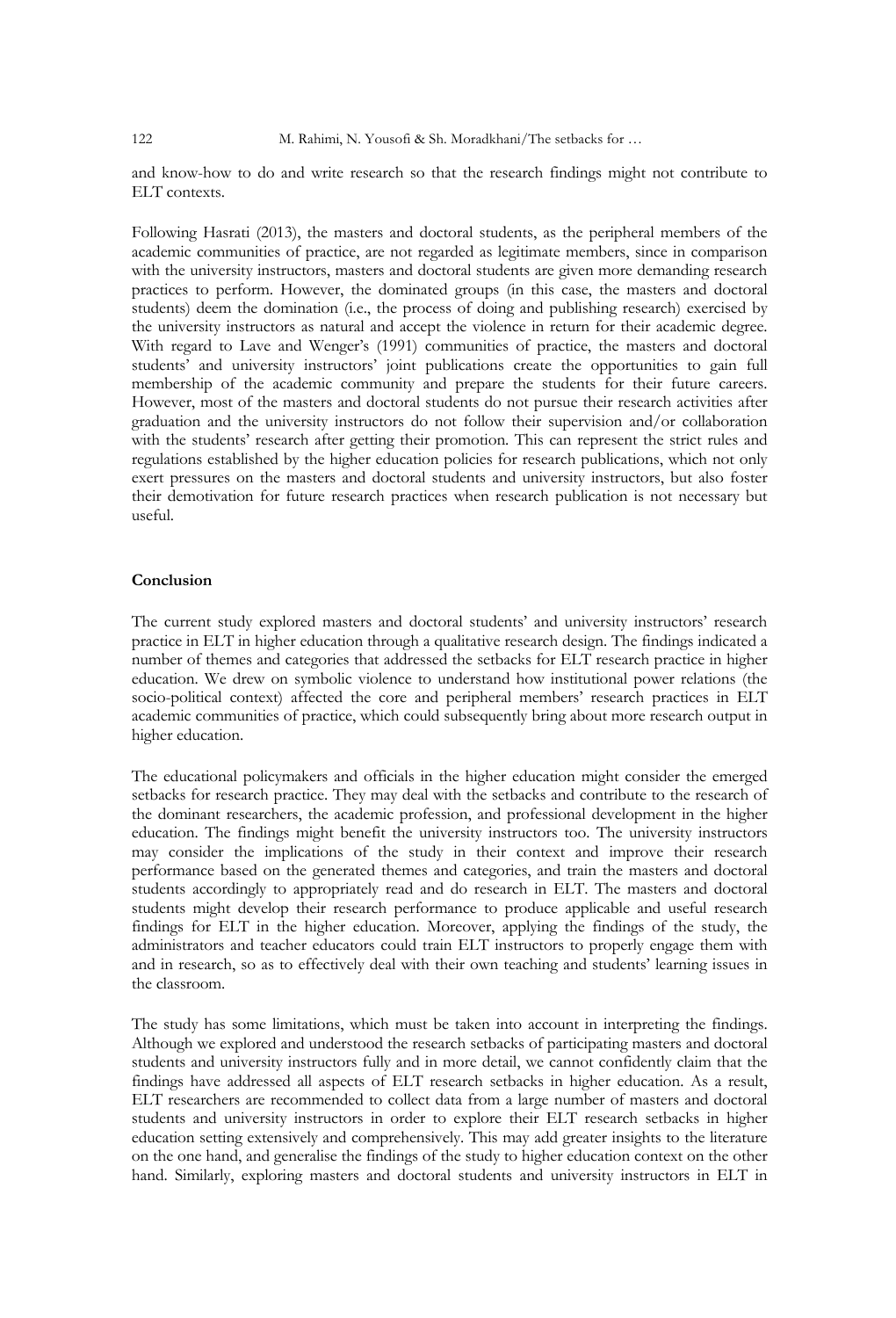other higher education contexts can further contribute to the literature. Replicating the study in other institutions can enrich our understanding of the setbacks for research practice in higher education in more detail. Moreover, as the setbacks for ELT researchers' research engagement were assessed only via the researchers' individual perceptions, future ELT researchers are recommended to adopt other research (e.g. longitudinal research) using different data collection procedures in order to shed light on the setbacks for ELT researchers' research engagement, which might not have been mentioned by the participants in this study.

## **References**

- Ary, D., Jacobs, L. C., Irvine, C. K. S., & Walker, D. (2018). *Introduction to research in education*. Wordsworth, Cengage Learning.
- Barkhuizen, G., & Wette, R. (2008). Narrative frames for investigating the experiences of language teachers. *System, 36,* 372-387.
- Borg, S. (2010). Language teacher research engagement. *Language Teaching, 43*(4), 391-429.
- Borg, S., & Liu, Y. D. (2013). Chinese college English teachers' research engagement. *TESOL Quarterly*, *47*(2), 270-299.
- Bourdieu, P. (1991). *Language and symbolic power*. Harvard University Press.
- Bourdieu, P. (2001). *Masculine domination*. Stanford University Press.
- Bourdieu, P., & Passeron, J. C. (1990). *Reproduction in education, society and culture*. Sage.
- Boyatzis, R. (1998). *Transforming qualitative information: Thematic analysis and code development*. Sage.
- Brew, A. (2010). Imperatives and challenges in integrating teaching and research. *Higher Education Research & Development, 29*(2), 139-150.
- Creswell, J. W. (2007). *Qualitative inquiry and research design: Choosing among five traditions* (2nd ed.). Sage.
- Farrell, T. S. (2013). Critical incident analysis through narrative reflective practice: A case study. *Iranian Journal of Language Teaching Research*, *1*(1), 79-89.
- Gass, S. M., & Mackey, A. (2000). *Stimulated recall methodology in second language acquisition*. Erlbaum.
- Gatbonton, E. (2008). Looking beyond teachers' classroom behaviour: Novice and experienced ESL teachers' pedagogical knowledge. *Language Teaching Research, 12*(2), 161-182.
- Hajdarpasic, A., Brew, A., & Popenici, S. (2014). The contribution of academics' engagement in research to undergraduate education. *Studies in Higher Education*, *40*(4), 644-657.
- Harland, T., & Staniforth, D. (2000). Action research: A culturally acceptable path to professional learning for university teachers? *Educational Action Research, 8*(3), 499-514.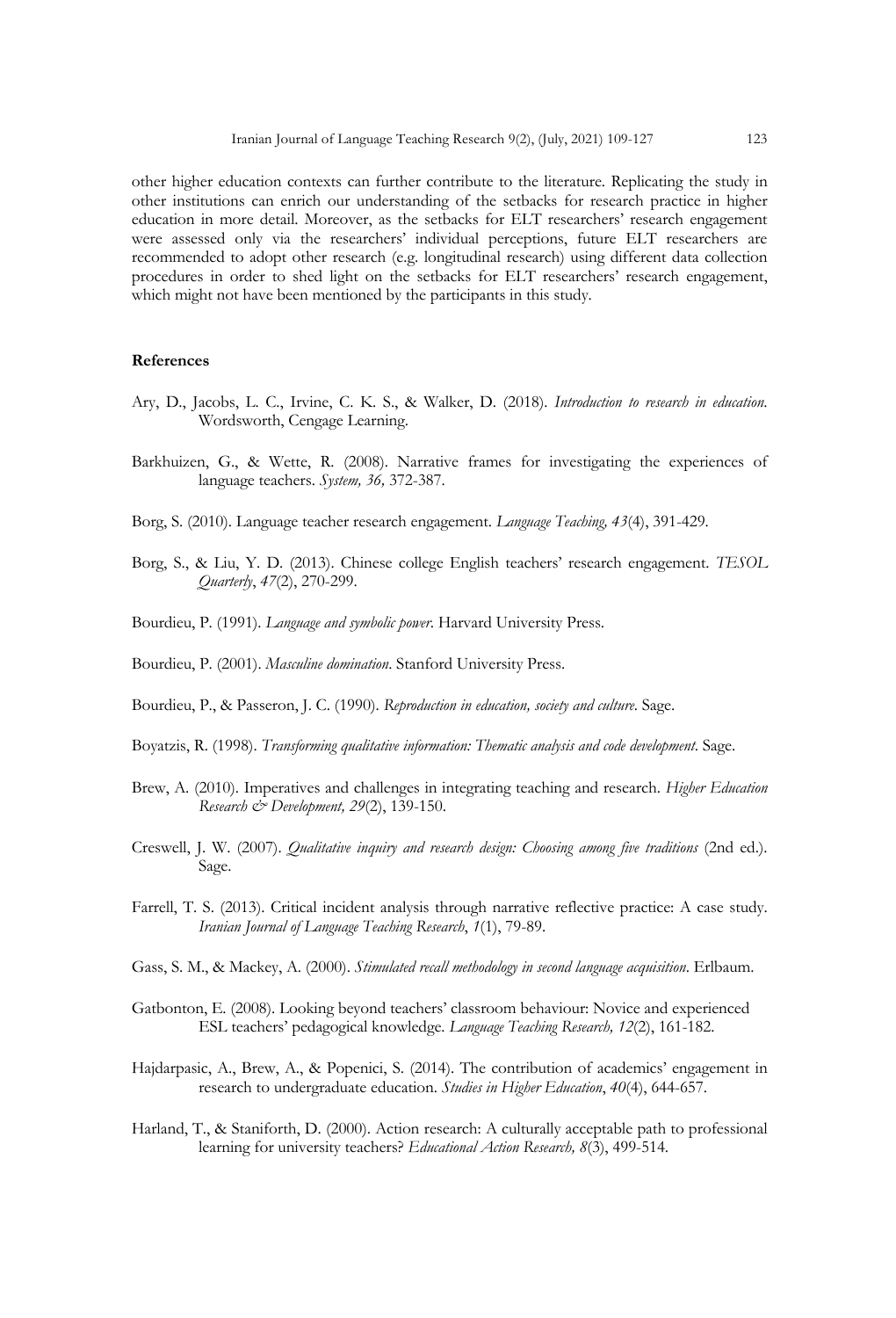- Hasrati, M. (2013). Material and credentialing incentives as symbolic violence local engagement and global participation through joint publication. *Journal of Business and Technical Communication*, *27*(2), 154-179.
- Hattie, J., & Marsh, H. W. (1996). The relationship between research and teaching: A metaanalysis. *Review of Educational Research, 66*, 507-542.
- Hwang, K. (2005). The inferior science and the dominant use of English in knowledge production: A case study of Korean science and technology. *Science Communication, 26*, 390-427.
- Johnes, J., & Li, Y. U. (2008). Measuring the research performance of Chinese higher education institutions using data envelopment analysis. *China Economic Review*, *19*(4), 679-696.
- Kumaravadivelu, B. (2012). Individual identity, cultural globalization, and teaching English as an international language: the call for an epistemic break. In L. Alsagoff, S. L. McKay, G. Hu, & W. A. Renandya (Eds.), *Principles and practices for teaching English as an international language* (pp. 9-27). Routledge.
- Kvale, S. (1996). *Interviews: An introduction to qualitative research interviewing*. Sage.
- Lave, J., & Wenger, E. (1991). *Situated learning: Legitimate peripheral participation*. Cambridge University Press.
- Lillis, T., & Curry, M. J. (2010). *Academic writing in a global context: The politics and practices of publishing in English*. Routledge.
- Lindsay, R., Breen, R., & Jenkins, A. (2002). Academic research and teaching quality: the views of undergraduate and postgraduate students. *Studies in Higher Education*, *27*(3), 309-327.
- Lindsay, S. (2015). What works for doctoral students in completing their theses? *Teaching in Higher Education, 20*(2), 183-196.
- Mägi, E., & Beerkens, M. (2016). Linking research and teaching: Are research-active staff members different teachers? *Higher Education*, *72*(2), 241-258.
- Mullock, B. (2006). The pedagogical knowledge base of four TESOL teachers. *Modern Language Journal, 90* (1), 48-66.
- Neumann, R. (1993). Research and scholarship: Perceptions of senior academic administrators. *Higher Education, 25*, 97-110.
- Rahimi, M. (2019). *An exploration into the ELT researchers' research practice in higher education* (Doctoral thesis, Razi University). https://ganj.irandoc.ac.ir/#/articles/38e81b3b95afd6cf9be81bcf0bf5ee83
- Rahimi, M., Yousofi, N., & Moradkhani, S. (2018). Research practice in higher education: Views of postgraduate students and university professors in English language teaching. *Cogent Education, 5*(1), 1-23.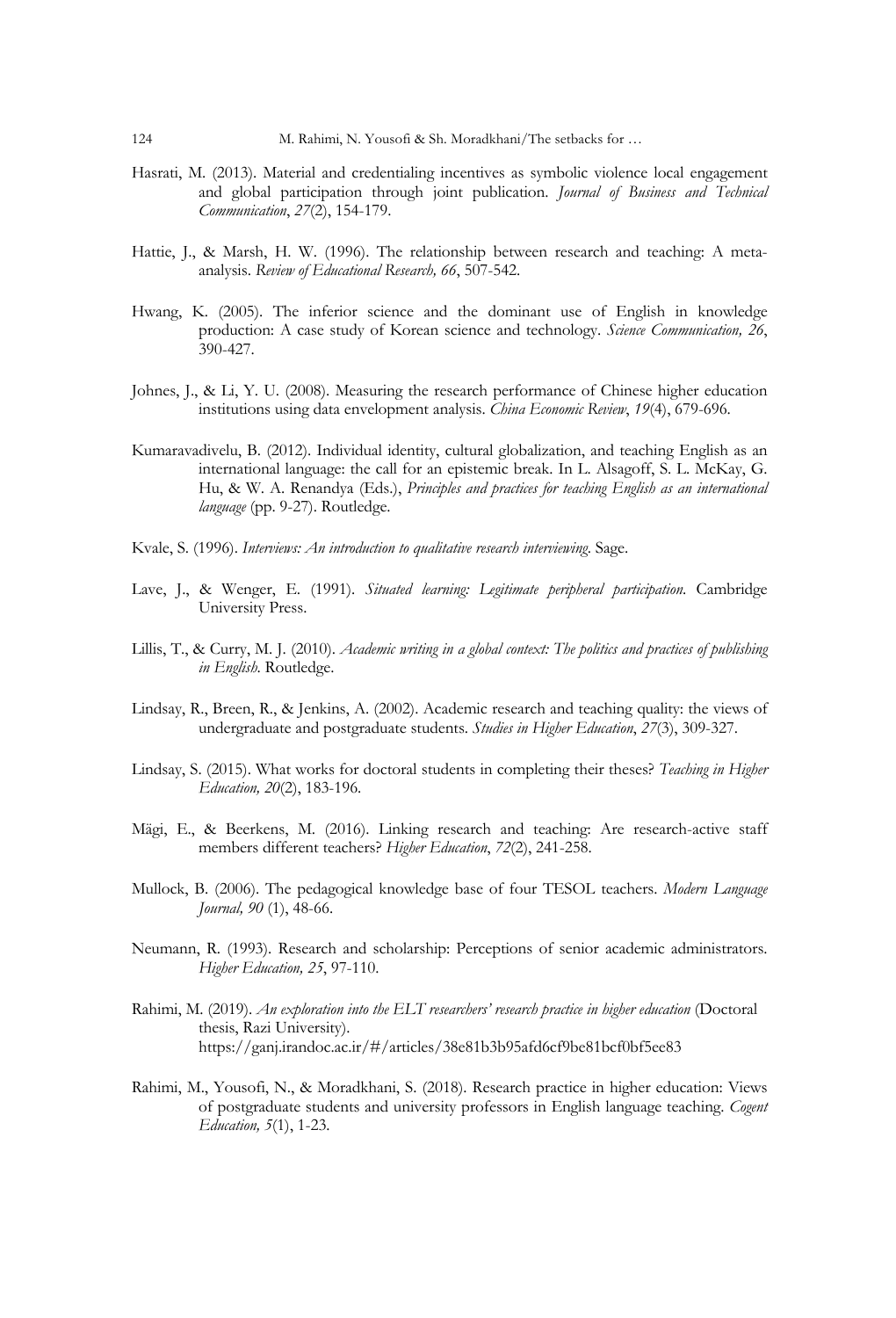- Rahimi, M., Yousofi, N. & Moradkhani, S. (2019a). Exploring the professional identity construction of ELT researchers in higher education. *Teaching English Language, 13*(1), 85-117.
- Rahimi, M., Yousofi, N. & Moradkhani, S. (2019b). Research practice and professional development for university teaching of English: A qualitative study. *Issues in Educational Research, 29*(4), 1295-1312*.*
- Rahimi, M., Yousofi, N., & Moradkhani, S. (2021). How research is conceived and practised in higher education? Assumptions of Masters/doctoral students and instructors. *Research Papers in Education*, *36*(1), 1-26.
- Rahimi, M., Yousofi, N. & Moradkhani, S. (in press). ELT research practice: Developing a comprehensive instrument for higher education. *Teaching English Language*.
- Riessman, C. K. (2008). *Narrative methods for the human sciences*. Sage.
- Robertson, J. & Bond, C. (2001). Experiences of the relation between teaching and research: What do academics value? *Higher Education Research & Development, 20*(1), 5-19.
- Tavakoli, P., & Hasrati, M. (2018). MA TESOL dissertations in a changing global landscape: A case from Iran. *Iranian Journal of Language Teaching Research*, *6*(1), 109-128.
- van den Bergh, L., Ros, A., & Beijaard, D. (2014). Improving teacher feedback during active learning: Effects of a professional development program. *American educational research journal*, *51*(4), 772-809.
- Webb, J., Schirato, T., & Danaher, G. (2002). *Understanding Bourdieu*. Sage.
- Wenger, E. (1998). *Communities of practice: Learning, meaning and identity*. Cambridge University Press.
- Xu, Y. (2013). Becoming researchers: A narrative study of Chinese university EFL teachers' research practice and their professional identity construction. *Language Teaching Research*, *18*(2), 242-259.
- Yuan, R., & Lee, I. (2014). Understanding language teacher educators' professional experiences: an exploratory study in Hong Kong. *The Asia-Pacific Education Researcher, 23*(1), 143-149.

## Acknowledgment

The present study was extracted from the qualitative part of the first author/researcher's PhD thesis (Rahimi, 2019). For other studies extracted from his PhD thesis, see Rahimi, et al. (2018), (2019a), (2019b), (2021), (in press).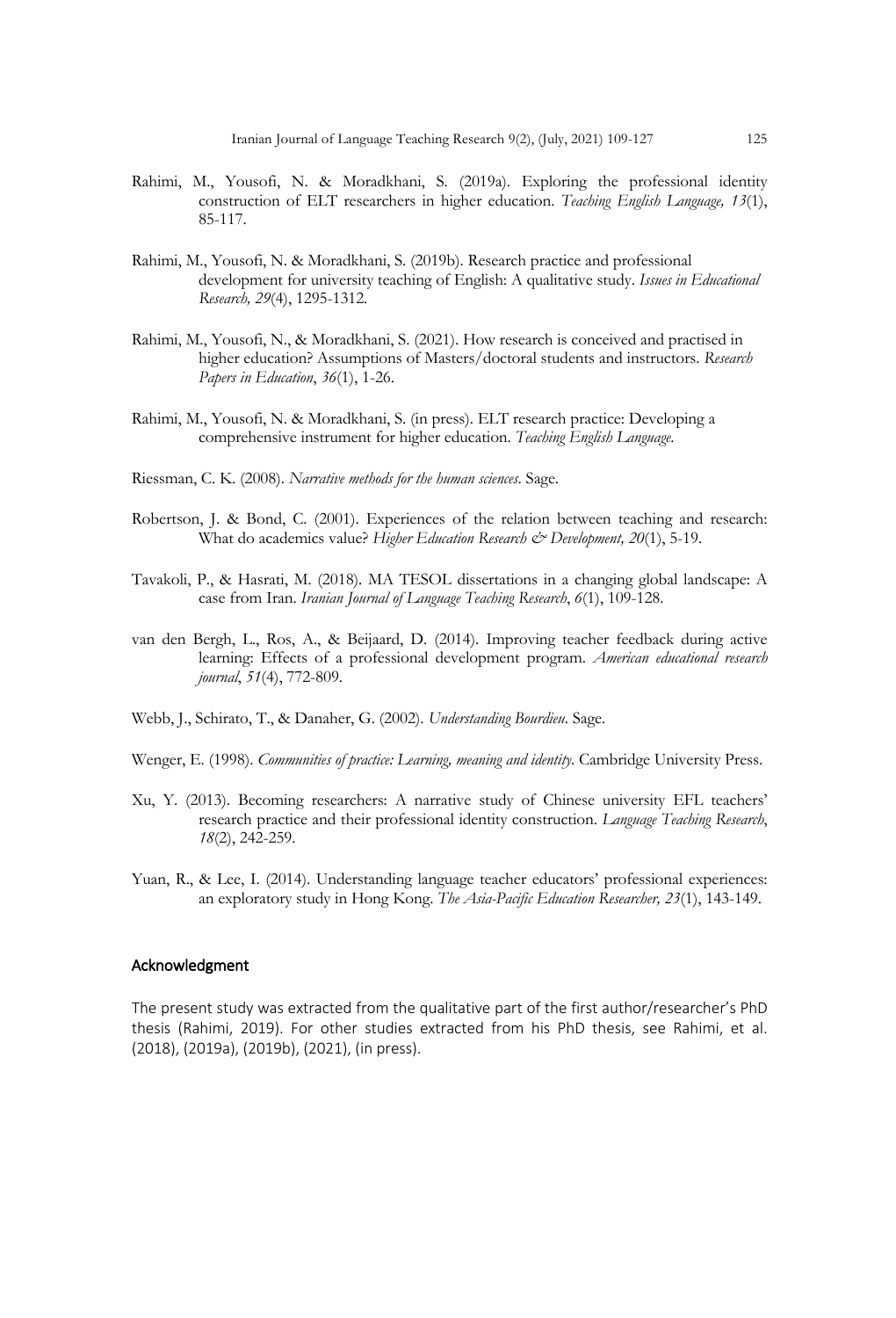## 126 M. Rahimi, N. Yousofi & Sh. Moradkhani/The setbacks for …

Masoud Rahimi did his PhD in applied linguistics at Razi University, Kermanshah, Iran from September 2016 to March 2019. He is currently a lecturer at University of Kurdistan, Sanandaj, Iran. His research focuses on research practice in ELT, computer assisted language learning (CALL), and EFL writing and speaking. He has published extensively in internationally acclaimed journals, like *Research Papers in Education, Computer Assisted Language Learning,* and *Thinking Skills and Creativity*, and presented both in and outside the country.

Nouroddin Yousofi is an assistant professor in applied linguistics at Razi University, Kermanshah, Iran. His main research interests include language teaching and translation. He has published some studies in his areas of interest in local and international journals and has presented in and outside the country.

Shahab Moradkhani is an associate professor in applied linguistics at Razi University, Kermanshah, Iran. His main research interests include L2 teacher education and teaching language skills. He has published some studies in his areas of interest in local and international journals and has presented in and outside the country.

## **Appendices**

## *Appendix A*

*Survey of narrative frame, exploring the setbacks for research practice in ELT in higher education.*

1) I am (name), a masters student/doctoral student/university instructor, in (field of study), and working/studying at…….. University. I have been working/studying for ……. years, and I am now a(n) (professional title).

2) The requirements of my university for my research practice are….

3) My university will award or punish masters students'/doctoral students'/university instructors' research performance if….

4) I think the main characteristics of a good research in the realm of ELT are.….

5) I read research …. (frequency), because….

6) I do research …. (frequency), because….

7) I think reading and doing research have positive/negative impact on my professional development, because….

8) My attitudes and perceptions towards research could be summarised as…

9) The biggest challenges confronted my research engagement are... because…..

10) If …. , my research practice would improve.